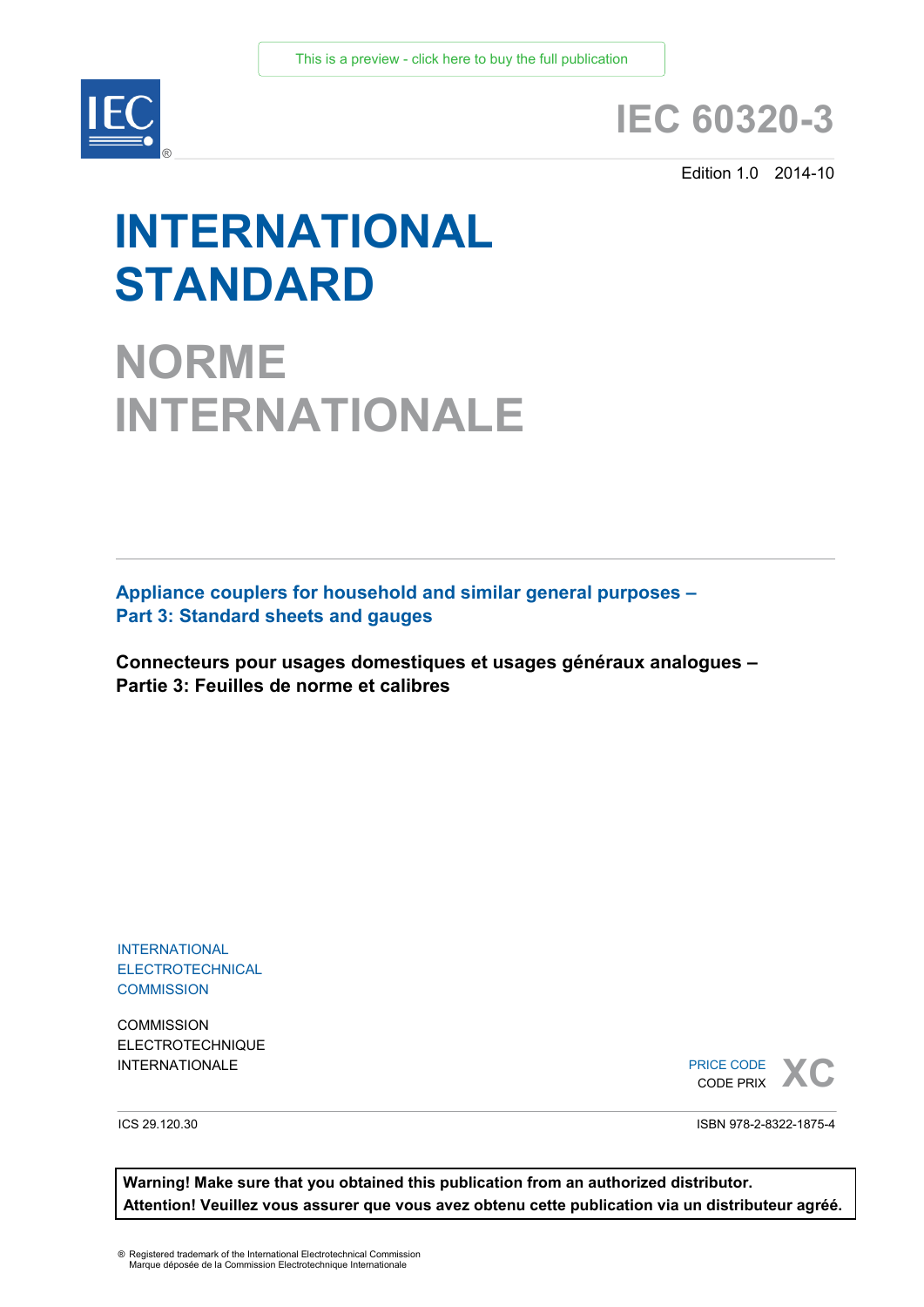– 2 – IEC 60320-3:2014 © IEC 2014

# **CONTENTS**

| 1 |              |                                                                             |  |  |
|---|--------------|-----------------------------------------------------------------------------|--|--|
| 2 |              |                                                                             |  |  |
| 3 |              |                                                                             |  |  |
| 4 |              |                                                                             |  |  |
| 5 |              |                                                                             |  |  |
|   | 5.1          |                                                                             |  |  |
|   | 5.2          |                                                                             |  |  |
| 6 |              |                                                                             |  |  |
|   | 6.1          |                                                                             |  |  |
|   | 6.2          |                                                                             |  |  |
|   | 6.3          |                                                                             |  |  |
|   | 6.4          |                                                                             |  |  |
|   | 6.5          |                                                                             |  |  |
|   | 6.6          | "GO" -gauge for side-entry connectors to standard sheet C7 15               |  |  |
|   | 6.7          |                                                                             |  |  |
|   | 6.8          | "NOT-GO" gauge for connectors to standard sheets C1, C5 and C7 17           |  |  |
|   | 6.9          | "NOT-GO" gauge for connectors to standard sheets C1 and C7 18               |  |  |
|   | 6.10         | Blades for checking the resistance against deformation of the front part of |  |  |
|   | 6.11         | "NOT-GO" gauge for appliance inlets to standard sheets C8, C8A and C8B 19   |  |  |
|   | 6.12         |                                                                             |  |  |
|   | 6.13         |                                                                             |  |  |
|   | 6.14         |                                                                             |  |  |
|   | 6.15         |                                                                             |  |  |
|   | 6.16         | "NOT-GO" gauge for connectors to standard sheets C13 and C17 24             |  |  |
|   | 6.17         | "GO" gauge for appliance inlets to standard sheets C14, C16 and C18 24      |  |  |
|   | 6.18         |                                                                             |  |  |
|   | 6.19         |                                                                             |  |  |
|   | 6.20         |                                                                             |  |  |
|   | 6.21         | "GO" gauge for appliance inlets to standard sheets C20 and C24 29           |  |  |
|   | 6.22         |                                                                             |  |  |
|   | 6.23         |                                                                             |  |  |
|   | 6.24<br>6.25 | "NOT-GO" gauge for connectors to standard sheets C13, C15 and C1733         |  |  |
|   | 6.26         |                                                                             |  |  |
|   | 6.27         |                                                                             |  |  |
|   | 6.28         |                                                                             |  |  |
|   | 6.29         |                                                                             |  |  |
|   | 6.30         |                                                                             |  |  |
|   | 6.31         |                                                                             |  |  |
|   | 6.32         | Gauges for checking the distance from the engagement face of connectors     |  |  |
|   |              |                                                                             |  |  |
|   |              |                                                                             |  |  |
|   |              |                                                                             |  |  |
|   |              |                                                                             |  |  |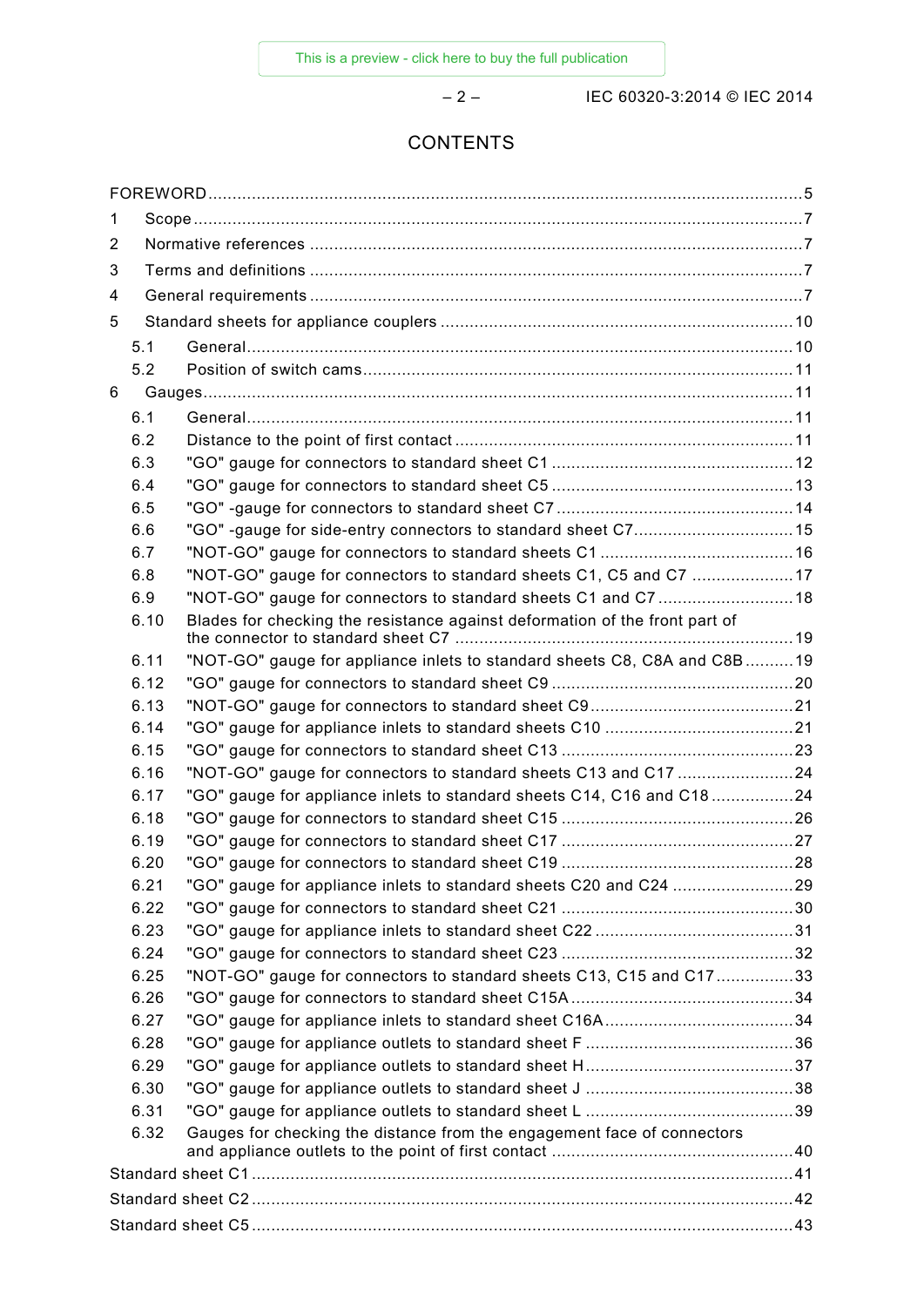IEC 60320-3:2014 © IEC 2014

# $-3-$

| 84 modern displays the UC6 manuscript of the UCA and a Control of the UCA and and Sheet C6 minimum and the UCA |  |
|----------------------------------------------------------------------------------------------------------------|--|
|                                                                                                                |  |
|                                                                                                                |  |
|                                                                                                                |  |
|                                                                                                                |  |
|                                                                                                                |  |
|                                                                                                                |  |
|                                                                                                                |  |
|                                                                                                                |  |
|                                                                                                                |  |
|                                                                                                                |  |
|                                                                                                                |  |
|                                                                                                                |  |
|                                                                                                                |  |
|                                                                                                                |  |
|                                                                                                                |  |
|                                                                                                                |  |
|                                                                                                                |  |
|                                                                                                                |  |
|                                                                                                                |  |
|                                                                                                                |  |
|                                                                                                                |  |
|                                                                                                                |  |
|                                                                                                                |  |
|                                                                                                                |  |
|                                                                                                                |  |
|                                                                                                                |  |
|                                                                                                                |  |
|                                                                                                                |  |
|                                                                                                                |  |
|                                                                                                                |  |
|                                                                                                                |  |
|                                                                                                                |  |
|                                                                                                                |  |
|                                                                                                                |  |
|                                                                                                                |  |
|                                                                                                                |  |
| Figure 5 - "Go" -gauge for side-entry connectors to standard sheet C7  15                                      |  |
|                                                                                                                |  |
| Figure 7 - "NOT-GO" gauge for connectors to standard sheets C1, C5 and C717                                    |  |
| Figure 8 - "NOT-GO" gauge for connectors to standard sheets C1 and C7 18                                       |  |
|                                                                                                                |  |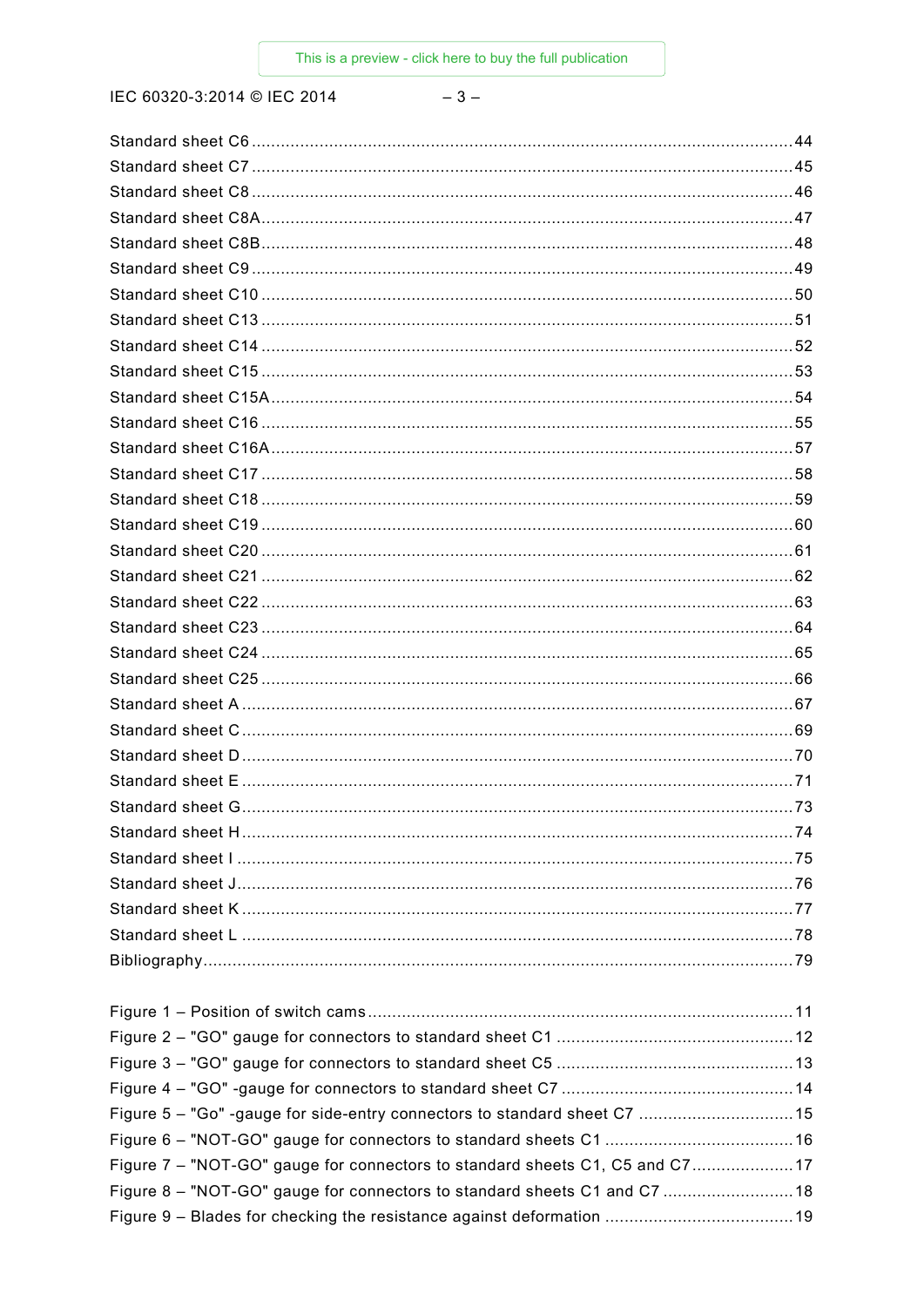– 4 – IEC 60320-3:2014 © IEC 2014

| Figure 10 - "NOT-GO" gauge for appliance inlets to standard sheets C8, C8A and C8B  19 |  |
|----------------------------------------------------------------------------------------|--|
|                                                                                        |  |
|                                                                                        |  |
|                                                                                        |  |
|                                                                                        |  |
| Figure 15 - "NOT-GO" gauge for connectors to standard sheets C13 and C17 24            |  |
| Figure 16 - "GO" gauge for appliance inlets to standard sheets C14, C16 and C18 25     |  |
|                                                                                        |  |
|                                                                                        |  |
|                                                                                        |  |
| Figure 20 - "GO" gauge for appliance inlets to standard sheets C20 and C2429           |  |
|                                                                                        |  |
|                                                                                        |  |
|                                                                                        |  |
| Figure 24 - "NOT-GO" gauge for connectors to standard sheets C13, C15 and C17 33       |  |
|                                                                                        |  |
| Figure 26 - "GO" gauge for appliance inlets to standard sheet C16A 35                  |  |
|                                                                                        |  |
|                                                                                        |  |
|                                                                                        |  |
|                                                                                        |  |
|                                                                                        |  |
|                                                                                        |  |
|                                                                                        |  |
|                                                                                        |  |
|                                                                                        |  |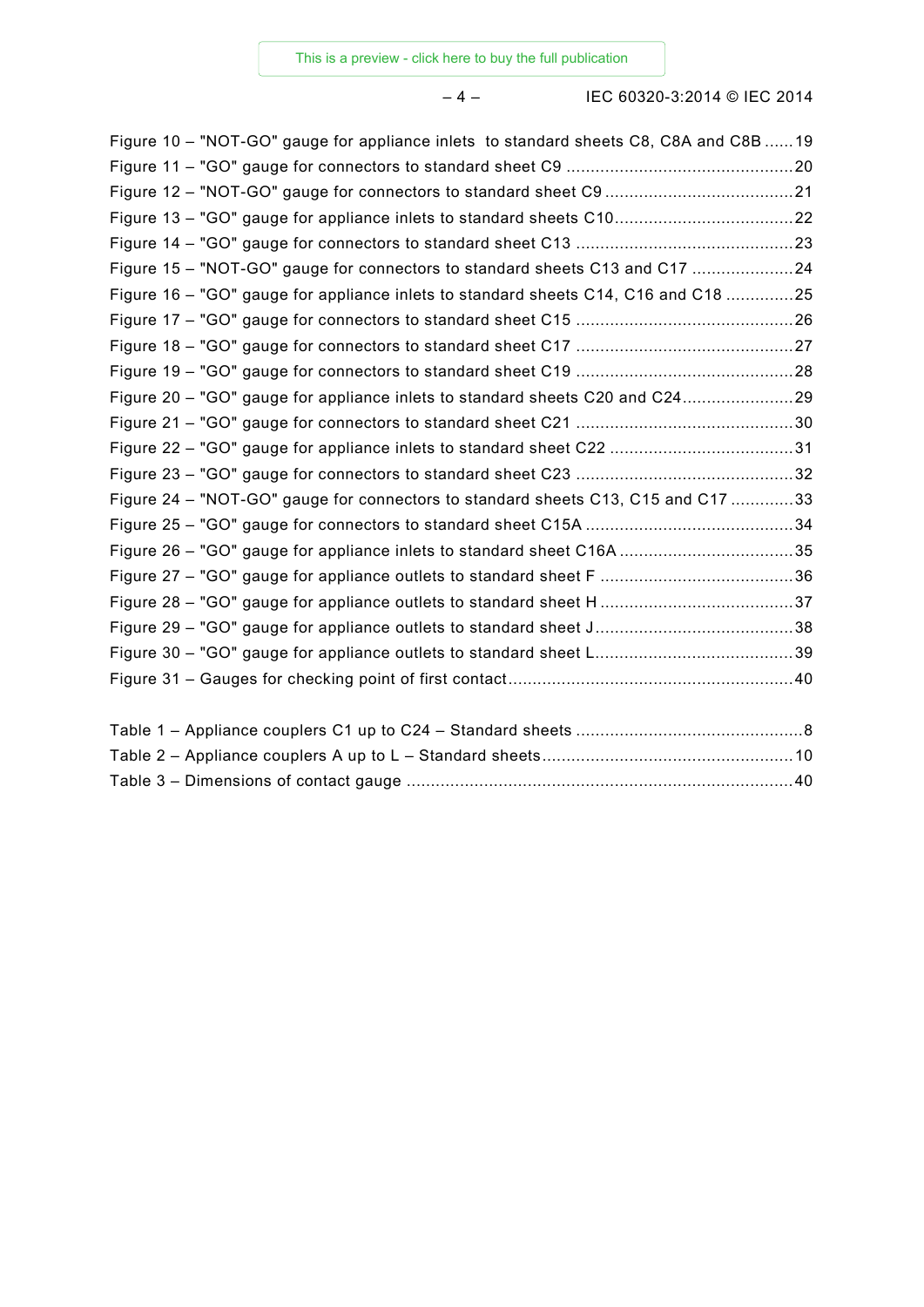IEC 60320-3:2014 © IEC 2014 – 5 –

# INTERNATIONAL ELECTROTECHNICAL COMMISSION

 $\overline{\phantom{a}}$ 

# **APPLIANCE COUPLERS FOR HOUSEHOLD AND SIMILAR GENERAL PURPOSES –**

# **Part 3: Standard sheets and gauges**

### FOREWORD

- <span id="page-4-0"></span>1) The International Electrotechnical Commission (IEC) is a worldwide organization for standardization comprising all national electrotechnical committees (IEC National Committees). The object of IEC is to promote international co-operation on all questions concerning standardization in the electrical and electronic fields. To this end and in addition to other activities, IEC publishes International Standards, Technical Specifications, Technical Reports, Publicly Available Specifications (PAS) and Guides (hereafter referred to as "IEC Publication(s)"). Their preparation is entrusted to technical committees; any IEC National Committee interested in the subject dealt with may participate in this preparatory work. International, governmental and nongovernmental organizations liaising with the IEC also participate in this preparation. IEC collaborates closely with the International Organization for Standardization (ISO) in accordance with conditions determined by agreement between the two organizations.
- 2) The formal decisions or agreements of IEC on technical matters express, as nearly as possible, an international consensus of opinion on the relevant subjects since each technical committee has representation from all interested IEC National Committees.
- 3) IEC Publications have the form of recommendations for international use and are accepted by IEC National Committees in that sense. While all reasonable efforts are made to ensure that the technical content of IEC Publications is accurate, IEC cannot be held responsible for the way in which they are used or for any misinterpretation by any end user.
- 4) In order to promote international uniformity, IEC National Committees undertake to apply IEC Publications transparently to the maximum extent possible in their national and regional publications. Any divergence between any IEC Publication and the corresponding national or regional publication shall be clearly indicated in the latter.
- 5) IEC itself does not provide any attestation of conformity. Independent certification bodies provide conformity assessment services and, in some areas, access to IEC marks of conformity. IEC is not responsible for any services carried out by independent certification bodies.
- 6) All users should ensure that they have the latest edition of this publication.
- 7) No liability shall attach to IEC or its directors, employees, servants or agents including individual experts and members of its technical committees and IEC National Committees for any personal injury, property damage or other damage of any nature whatsoever, whether direct or indirect, or for costs (including legal fees) and expenses arising out of the publication, use of, or reliance upon, this IEC Publication or any other IEC Publications.
- 8) Attention is drawn to the Normative references cited in this publication. Use of the referenced publications is indispensable for the correct application of this publication.
- 9) Attention is drawn to the possibility that some of the elements of this IEC Publication may be the subject of patent rights. IEC shall not be held responsible for identifying any or all such patent rights.

International Standard IEC 60320-3 has been prepared by subcommittee 23G: Appliance couplers, of IEC technical committee 23: Electrical accessories.

The text of this standard is based on the following documents:

| FDIS         | Report on voting |
|--------------|------------------|
| 23G/336/FDIS | 23G/338/RVD      |

Full information on the voting for the approval of this standard can be found in the report on voting indicated in the above table.

This publication has been drafted in accordance with the ISO/IEC Directives, Part 2.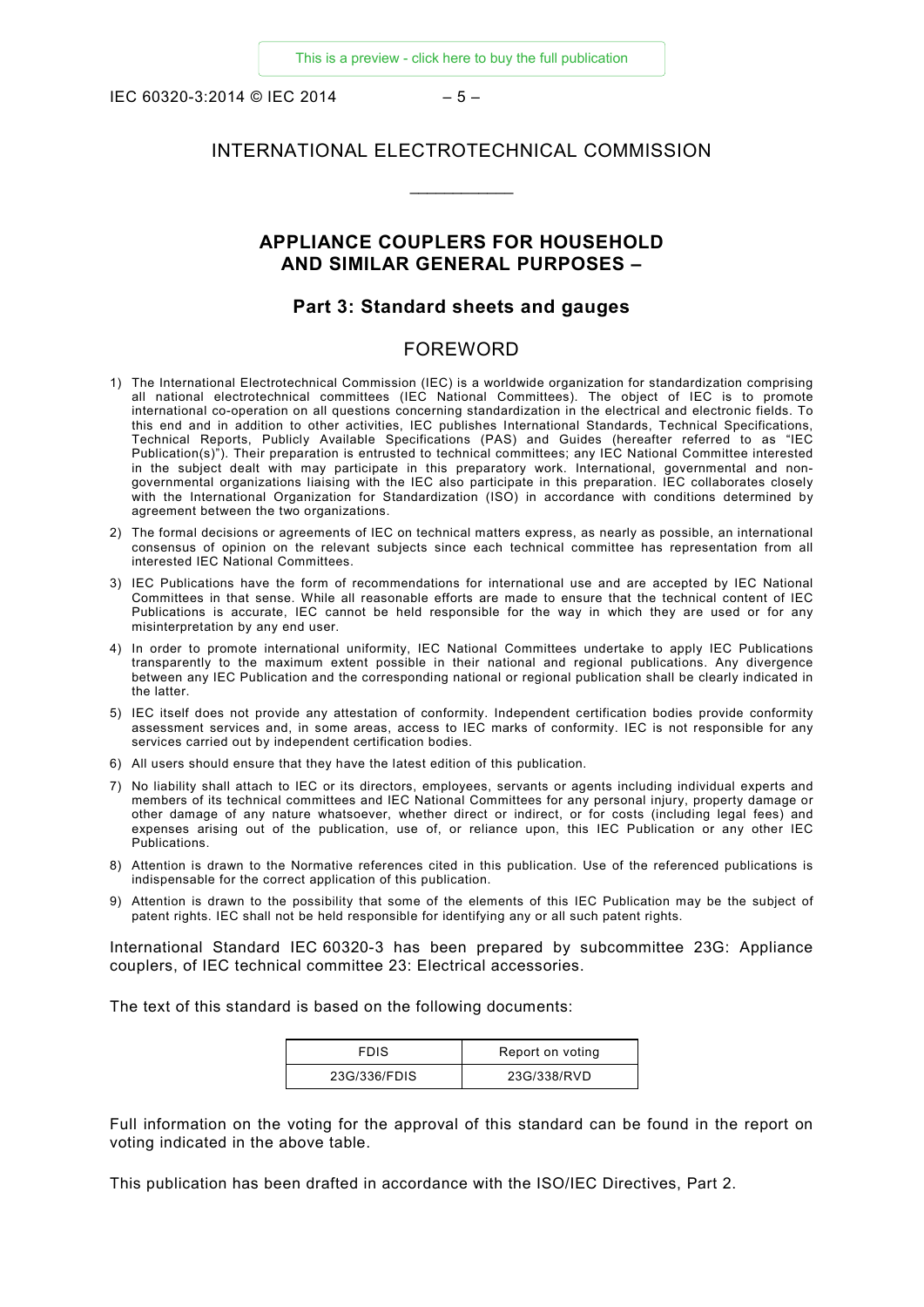– 6 – IEC 60320-3:2014 © IEC 2014

A list of all the parts in the IEC 60320 series, under the general title *Appliance couplers for household and similar general purposes*, can be found on the IEC website.

This part is to be used in conjunction with IEC 60320-1.

The committee has decided that the contents of this publication will remain unchanged until the stability date indicated on the IEC web site under "http://webstore.iec.ch" in the data related to the specific publication. At this date, the publication will be

- reconfirmed,
- withdrawn,
- replaced by a revised edition, or
- amended.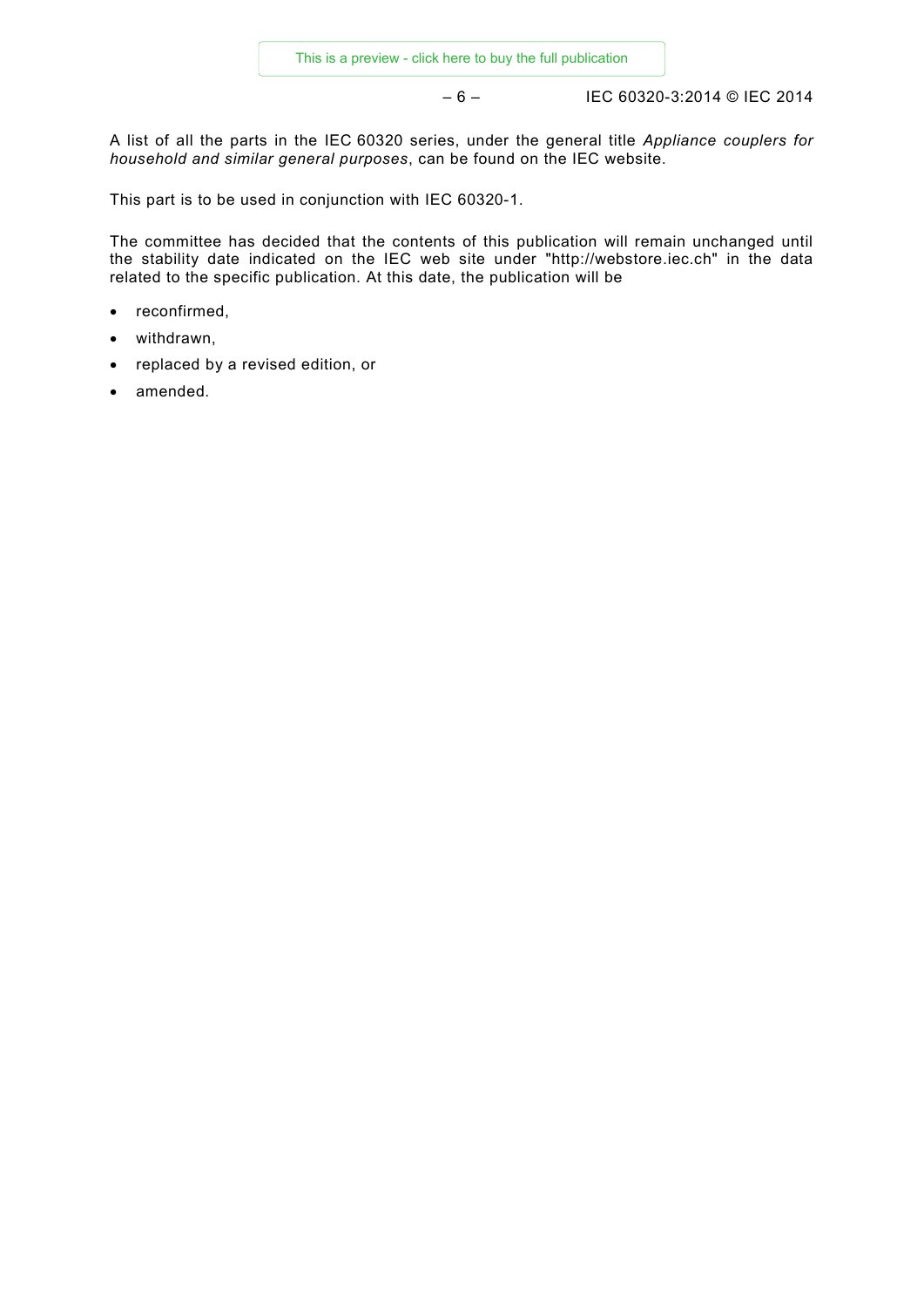IEC 60320-3:2014 © IEC 2014 – 7 –

# **APPLIANCE COUPLERS FOR HOUSEHOLD AND SIMILAR GENERAL PURPOSES –**

# **Part 3: Standard sheets and gauges**

#### <span id="page-6-0"></span>**1 Scope**

This part of the lEC 60320 sets the dimensions for appliance couplers for two poles and two poles with earth contact

- for the connection of electrical devices for household and similar onto the mains supply and
- for the interconnection of the electrical supply to appliance or equipment
- and dimensions for gauges.

### <span id="page-6-1"></span>**2 Normative references**

The following documents, in whole or in part, are normatively referenced in this document and are indispensable for its application. For dated references, only the edition cited applies. For undated references, the latest edition of the referenced document (including any amendments) applies.

<span id="page-6-3"></span><span id="page-6-2"></span>IEC 60320-1:—, *Appliance couplers for household and similar general purposes – Part 1: General requirements*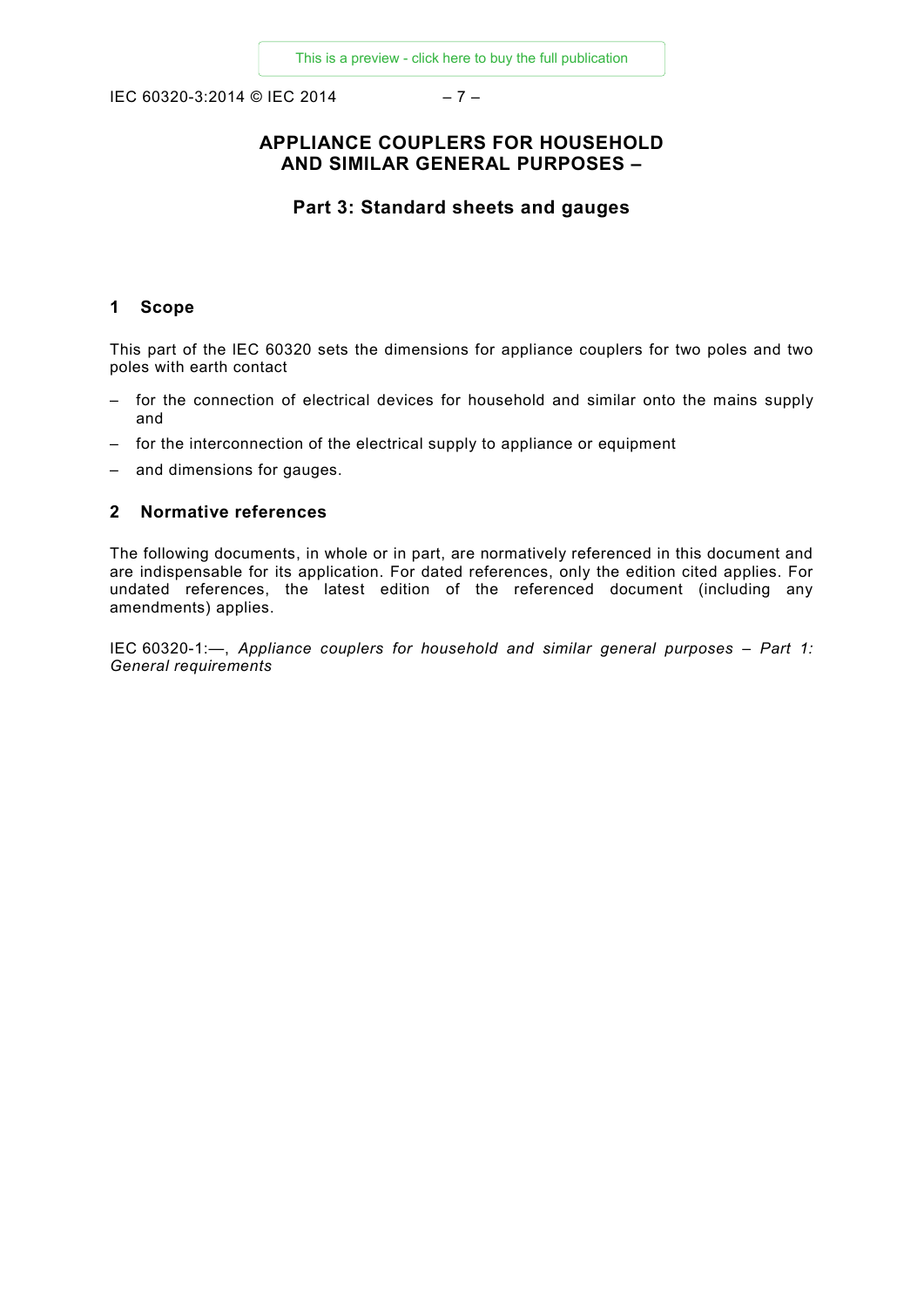– 80 – IEC 60320-3:2014 © IEC 2014

# SOMMAIRE

| 1              |      |                                                                              |  |  |
|----------------|------|------------------------------------------------------------------------------|--|--|
| $\overline{2}$ |      |                                                                              |  |  |
| 3              |      |                                                                              |  |  |
| 4              |      |                                                                              |  |  |
| 5              |      |                                                                              |  |  |
|                | 5.1  |                                                                              |  |  |
|                | 5.2  |                                                                              |  |  |
| 6              |      |                                                                              |  |  |
|                | 6.2  |                                                                              |  |  |
|                | 6.3  | Calibre "ENTRE" pour prises mobiles selon la feuille de norme C1 91          |  |  |
|                | 6.4  | Calibre "ENTRE" pour prises mobiles selon la feuille de norme C5 92          |  |  |
|                | 6.5  |                                                                              |  |  |
|                | 6.6  | Calibre "ENTRE" pour prises mobiles à entrées latérales selon la feuille de  |  |  |
|                | 6.7  | Calibre "N'ENTRE PAS" pour prises mobiles selon la feuille de norme C1 95    |  |  |
|                | 6.8  | Calibre "N'ENTRE PAS" pour prises mobiles selon les feuilles de norme C1,    |  |  |
|                | 6.9  | Calibre "N'ENTRE PAS" pour prises mobiles selon les feuilles de norme C1     |  |  |
|                | 6.10 | Lames pour la vérification de la résistance à la déformation de la partie    |  |  |
|                | 6.11 | Calibre "N'ENTRE PAS" pour socles de connecteurs selon les feuilles de       |  |  |
|                | 6.12 | Calibre "ENTRE" pour prises mobiles selon la feuille de norme C9 99          |  |  |
|                | 6.13 | Calibre "N'ENTRE PAS" pour prises mobiles selon la feuille de norme C9 100   |  |  |
|                | 6.14 | Calibre "ENTRE" pour socles de connecteurs selon la feuille de norme C10100  |  |  |
|                | 6.15 | Calibre "ENTRE" pour prises mobiles selon la feuille de norme C13 102        |  |  |
|                | 6.16 | Calibre "N'ENTRE PAS" pour prises mobiles selon les feuilles de norme C13    |  |  |
|                | 6.17 | Calibre "ENTRE" pour socles de connecteurs selon les feuilles de norme       |  |  |
|                | 6.18 | Calibre "ENTRE" pour prises mobiles selon la feuille de norme C15 105        |  |  |
|                | 6.19 | Calibre "ENTRE" pour prises mobiles selon la feuille de norme C17  106       |  |  |
|                | 6.20 | Calibre "ENTRE" pour prises mobiles selon la feuille de norme C19 107        |  |  |
|                | 6.21 | Calibre "ENTRE" pour socles de connecteurs selon les feuilles de norme       |  |  |
|                | 6.22 | Calibre "ENTRE" pour prises mobiles selon la feuille de norme C21  109       |  |  |
|                | 6.23 | Calibre "ENTRE" pour socles de connecteurs selon la feuille de norme C22110  |  |  |
|                | 6.24 | Calibre "ENTRE" pour prises mobiles selon la feuille de norme C23  111       |  |  |
|                | 6.25 | Calibre "N'ENTRE PAS" pour prises mobiles selon les feuilles de norme        |  |  |
|                | 6.26 | Calibre "ENTRE" pour prises mobiles selon la feuille de norme C15A 113       |  |  |
|                | 6.27 | Calibre "ENTRE" pour socles de connecteurs selon la feuille de norme C16A113 |  |  |
|                | 6.28 | Calibre "ENTRE" pour socles femelles de connecteurs selon la feuille de      |  |  |
|                | 6.29 | Calibre "ENTRE" pour socles femelles de connecteurs selon la feuille de      |  |  |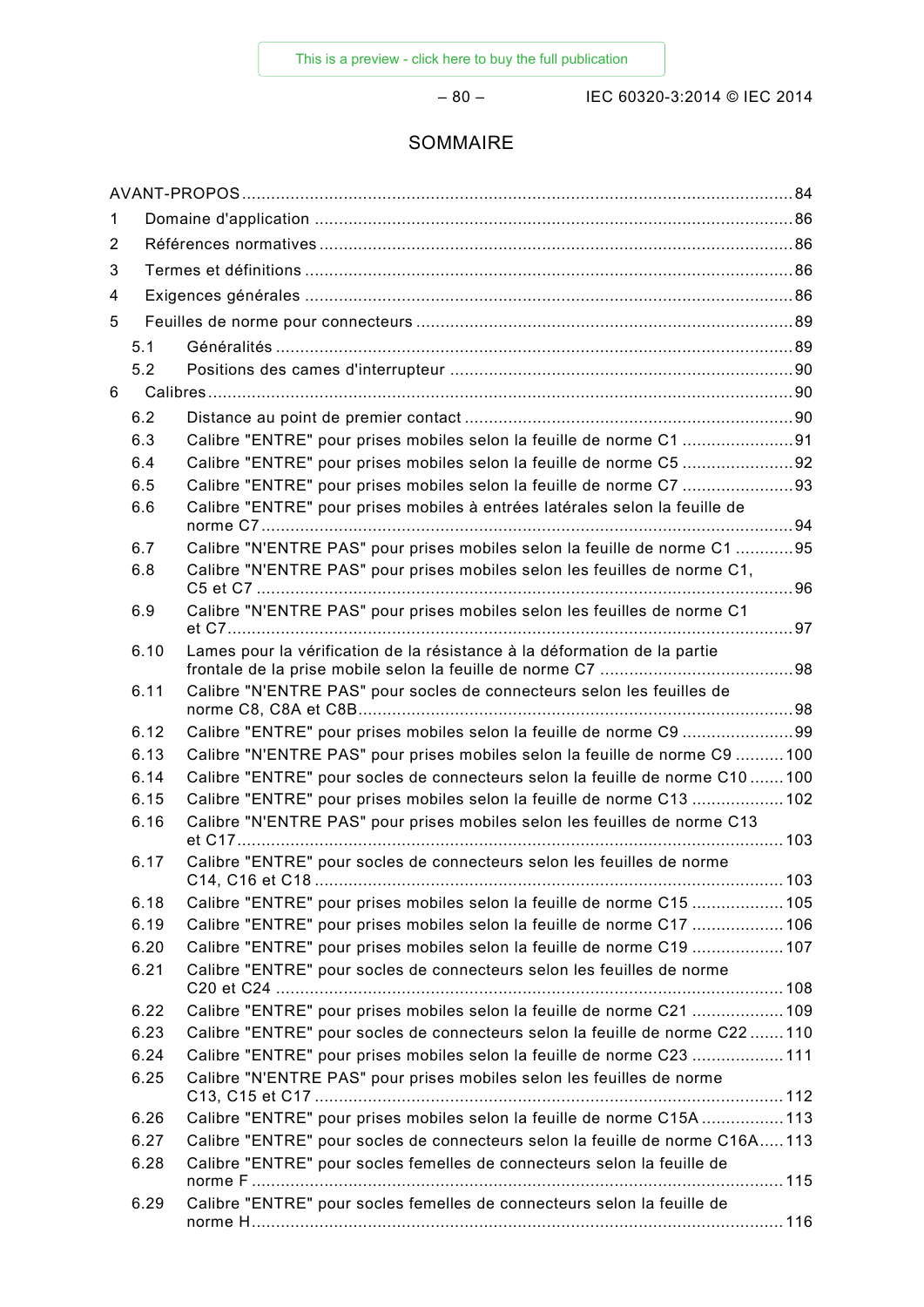IEC 60320-3:2014 © IEC 2014

| ×<br>۰. |  |
|---------|--|
|---------|--|

| 6.30 | Calibre "ENTRE" pour socles femelles de connecteurs selon la feuille de                                                                               |  |
|------|-------------------------------------------------------------------------------------------------------------------------------------------------------|--|
| 6.31 | Calibre "ENTRE" pour socles femelles de connecteurs selon la feuille de                                                                               |  |
| 6.32 | Calibres pour la vérification de la distance entre la surface d'engagement<br>des prises mobiles et des socles femelles de connecteurs et le point de |  |
|      |                                                                                                                                                       |  |
|      |                                                                                                                                                       |  |
|      |                                                                                                                                                       |  |
|      |                                                                                                                                                       |  |
|      |                                                                                                                                                       |  |
|      |                                                                                                                                                       |  |
|      |                                                                                                                                                       |  |
|      |                                                                                                                                                       |  |
|      |                                                                                                                                                       |  |
|      |                                                                                                                                                       |  |
|      |                                                                                                                                                       |  |
|      |                                                                                                                                                       |  |
|      |                                                                                                                                                       |  |
|      |                                                                                                                                                       |  |
|      |                                                                                                                                                       |  |
|      |                                                                                                                                                       |  |
|      |                                                                                                                                                       |  |
|      |                                                                                                                                                       |  |
|      |                                                                                                                                                       |  |
|      |                                                                                                                                                       |  |
|      |                                                                                                                                                       |  |
|      |                                                                                                                                                       |  |
|      |                                                                                                                                                       |  |
|      |                                                                                                                                                       |  |
|      |                                                                                                                                                       |  |
|      |                                                                                                                                                       |  |
|      |                                                                                                                                                       |  |
|      |                                                                                                                                                       |  |
|      |                                                                                                                                                       |  |
|      |                                                                                                                                                       |  |
|      |                                                                                                                                                       |  |
|      |                                                                                                                                                       |  |
|      |                                                                                                                                                       |  |
|      |                                                                                                                                                       |  |
|      |                                                                                                                                                       |  |
|      |                                                                                                                                                       |  |
|      |                                                                                                                                                       |  |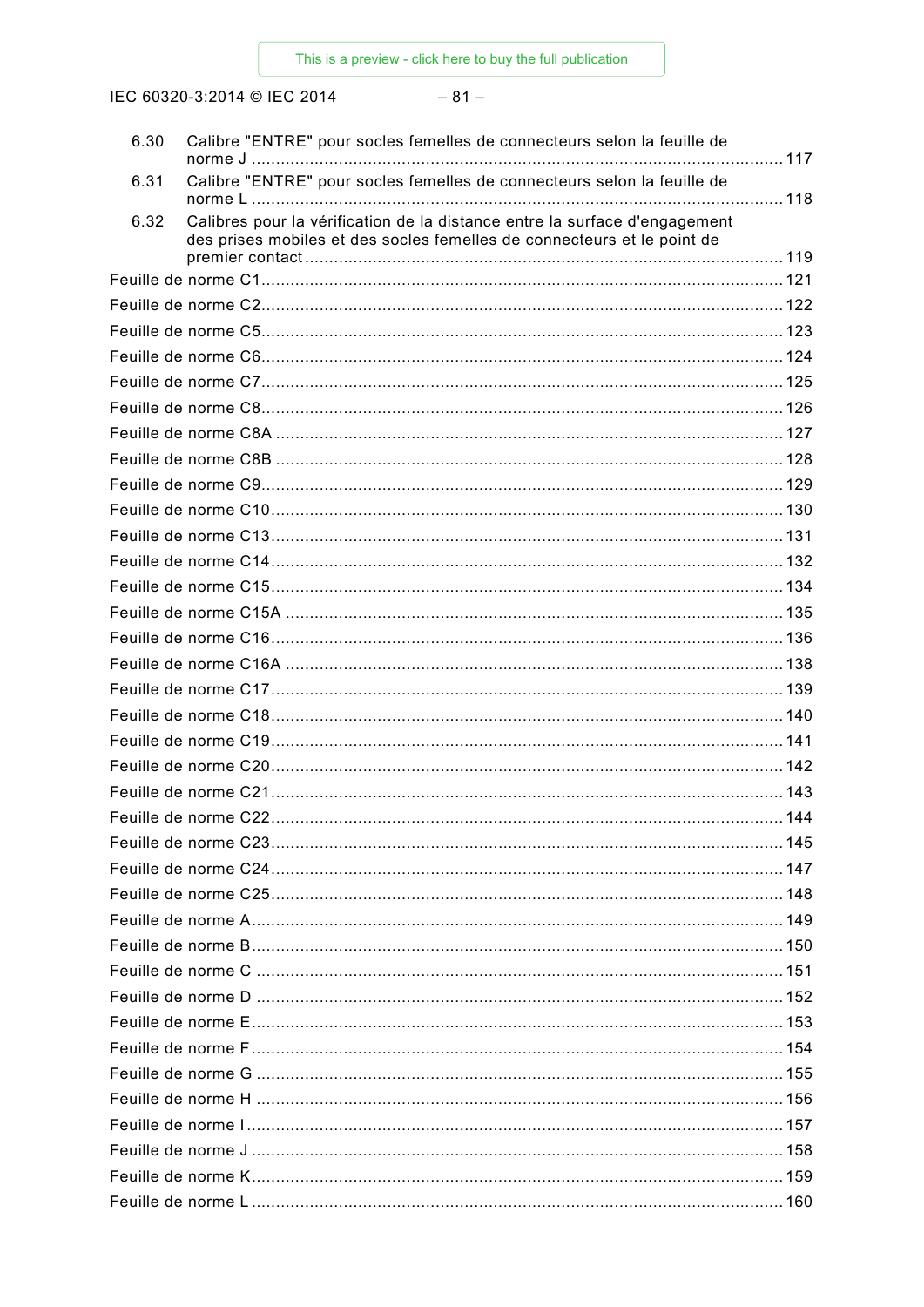Bibliographie....................................................................................................................... 161

| Figure 2 - Calibre "ENTRE" pour prises mobiles selon la feuille de norme C1 91              |
|---------------------------------------------------------------------------------------------|
| Figure 3 - Calibre "ENTRE" pour prises mobiles selon la feuille de norme C5 92              |
| Figure 4 - Calibre "ENTRE" pour prises mobiles selon la feuille de norme C7 93              |
| Figure 5 - Calibre "ENTRE" pour prises mobiles à entrées latérales selon la feuille de      |
| Figure 6 - Calibre "N'ENTRE PAS" pour prises mobiles selon la feuille de norme C1 95        |
| Figure 7 - Calibre "N'ENTRE PAS" pour prises mobiles selon les feuilles de norme            |
| Figure 8 - Calibre "N'ENTRE PAS" pour prises mobiles selon les feuilles de norme C1         |
| Figure 9 - Lames pour la vérification de la résistance à la déformation98                   |
| Figure 10 - Calibre "N'ENTRE PAS" pour socles de connecteurs selon les feuilles de          |
| Figure 11 - Calibre "ENTRE" pour prises mobiles selon la feuille de norme C9 99             |
| Figure 12 - Calibre "N'ENTRE PAS" pour prises mobiles selon la feuille de norme C9 100      |
| Figure 13 - Calibre "ENTRE" pour socles de connecteurs selon la feuille de norme<br>C10 101 |
| Figure 14 - Calibre "ENTRE" pour prises mobiles selon la feuille de norme C13102            |
| Figure 15 - Calibre "N'ENTRE PAS" pour prises mobiles selon les feuilles de norme           |
| Figure 16 - Calibre "ENTRE" pour socles de connecteurs selon les feuilles de norme          |
| Figure 17 - Calibre "ENTRE" pour prises mobiles selon la feuille de norme C15 105           |
| Figure 18 - Calibre "ENTRE" pour prises mobiles selon la feuille de norme C17106            |
| Figure 19 - Calibre "ENTRE" pour prises mobiles selon la feuille de norme C19107            |
| Figure 20 - Calibre "ENTRE" pour socles de connecteurs selon les feuilles de norme          |
| Figure 21 - Calibre "ENTRE" pour prises mobiles selon la feuille de norme C21 109           |
| Figure 22 - Calibre "ENTRE" pour socles de connecteurs selon la feuille de norme<br>C22 110 |
| Figure 23 - Calibre "ENTRE" pour prises mobiles selon la feuille de norme C23111            |
| Figure 24 - Calibre "N'ENTRE PAS" pour prises mobiles selon les feuilles de norme           |
| Figure 25 – Calibre "ENTRE" pour prises mobiles selon la feuille de norme C15A 113          |
| Figure 26 - Calibre "ENTRE" pour socles de connecteurs selon la feuille de norme            |
| Figure 27 - Calibre "ENTRE" pour socles femelles de connecteurs selon la feuille de         |
| Figure 28 - Calibre "ENTRE" pour socles femelles de connecteurs selon la feuille de         |
| Figure 29 - Calibre "ENTRE" pour socles femelles de connecteurs selon la feuille de         |
| Figure 30 - Calibre "ENTRE" pour socles femelles de connecteurs selon la feuille de         |
|                                                                                             |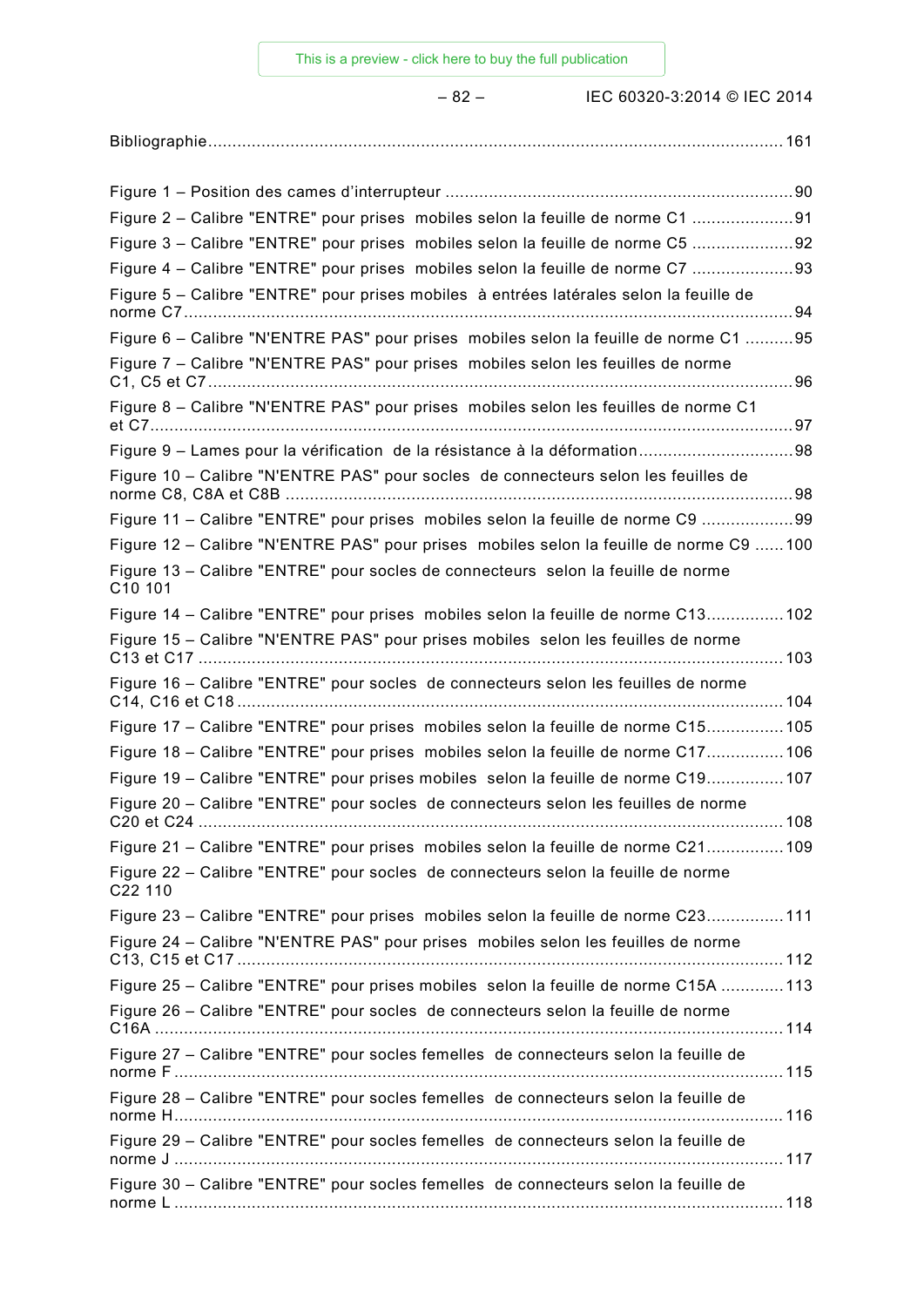IEC 60320-3:2014 © IEC 2014 – 83 –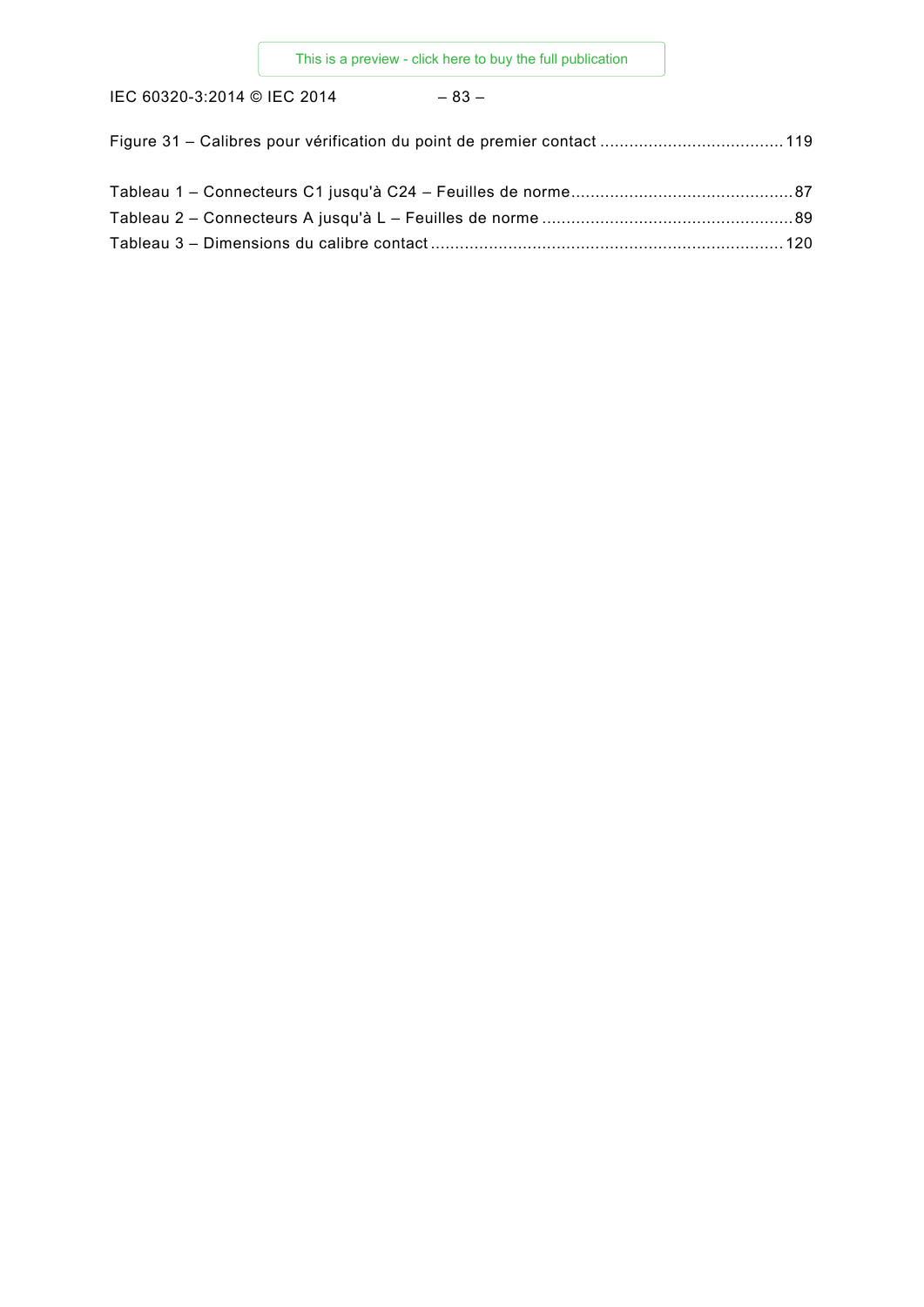[This is a preview - click here to buy the full publication](https://webstore.iec.ch/publication/1461&preview=1)

– 84 – IEC 60320-3:2014 © IEC 2014

# COMMISSION ÉLECTROTECHNIQUE INTERNATIONALE

 $\overline{\phantom{a}}$ 

# **CONNECTEURS POUR USAGES DOMESTIQUES ET USAGES GÉNÉRAUX ANALOGUES –**

# **Partie 3: Feuilles de norme et calibres**

### AVANT-PROPOS

- <span id="page-11-0"></span>1) La Commission Electrotechnique Internationale (IEC) est une organisation mondiale de normalisation composée de l'ensemble des comités électrotechniques nationaux (Comités nationaux de l'IEC). L'IEC a pour objet de favoriser la coopération internationale pour toutes les questions de normalisation dans les domaines de l'électricité et de l'électronique. A cet effet, l'IEC – entre autres activités – publie des Normes internationales, des Spécifications techniques, des Rapports techniques, des Spécifications accessibles au public (PAS) et des Guides (ci-après dénommés "Publication(s) de l'IEC"). Leur élaboration est confiée à des comités d'études, aux travaux desquels tout Comité national intéressé par le sujet traité peut participer. Les organisations internationales, gouvernementales et non gouvernementales, en liaison avec l'IEC, participent également aux travaux. L'IEC collabore étroitement avec l'Organisation Internationale de Normalisation (ISO), selon des conditions fixées par accord entre les deux organisations.
- 2) Les décisions ou accords officiels de l'IEC concernant les questions techniques représentent, dans la mesure du possible, un accord international sur les sujets étudiés, étant donné que les Comités nationaux de l'IEC intéressés sont représentés dans chaque comité d'études.
- 3) Les Publications de l'IEC se présentent sous la forme de recommandations internationales et sont agréées comme telles par les Comités nationaux de l'IEC. Tous les efforts raisonnables sont entrepris afin que l'IEC s'assure de l'exactitude du contenu technique de ses publications; l'IEC ne peut pas être tenue responsable de l'éventuelle mauvaise utilisation ou interprétation qui en est faite par un quelconque utilisateur final.
- 4) Dans le but d'encourager l'uniformité internationale, les Comités nationaux de l'IEC s'engagent, dans toute la mesure possible, à appliquer de façon transparente les Publications de l'IEC dans leurs publications nationales et régionales. Toutes divergences entre toutes Publications de l'IEC et toutes publications nationales ou régionales correspondantes doivent être indiquées en termes clairs dans ces dernières.
- 5) L'IEC elle-même ne fournit aucune attestation de conformité. Des organismes de certification indépendants fournissent des services d'évaluation de conformité et, dans certains secteurs, accèdent aux marques de conformité de l'IEC. L'IEC n'est responsable d'aucun des services effectués par les organismes de certification indépendants.
- 6) Tous les utilisateurs doivent s'assurer qu'ils sont en possession de la dernière édition de cette publication.
- 7) Aucune responsabilité ne doit être imputée à l'IEC, à ses administrateurs, employés, auxiliaires ou mandataires, y compris ses experts particuliers et les membres de ses comités d'études et des Comités nationaux de l'IEC, pour tout préjudice causé en cas de dommages corporels et matériels, ou de tout autre dommage de quelque nature que ce soit, directe ou indirecte, ou pour supporter les coûts (y compris les frais de justice) et les dépenses découlant de la publication ou de l'utilisation de cette Publication de l'IEC ou de toute autre Publication de l'IEC, ou au crédit qui lui est accordé.
- 8) L'attention est attirée sur les références normatives citées dans cette publication. L'utilisation de publications référencées est obligatoire pour une application correcte de la présente publication.
- 9) L'attention est attirée sur le fait que certains des éléments de la présente Publication de l'IEC peuvent faire l'objet de droits de brevet. L'IEC ne saurait être tenue pour responsable de ne pas avoir identifié de tels droits de brevets et de ne pas avoir signalé leur existence.

La Norme internationale IEC 60320-3 a été établie par le sous-comité 23G: Connecteurs, du comité d'études 23 de l'IEC: Petit appareillage.

Le texte de cette norme est issu des documents suivants:

| <b>FDIS</b>  | Rapport de vote |
|--------------|-----------------|
| 23G/336/FDIS | 23G/338/RVD     |

Le rapport de vote indiqué dans le tableau ci-dessus donne toute information sur le vote ayant abouti à l'approbation de cette norme.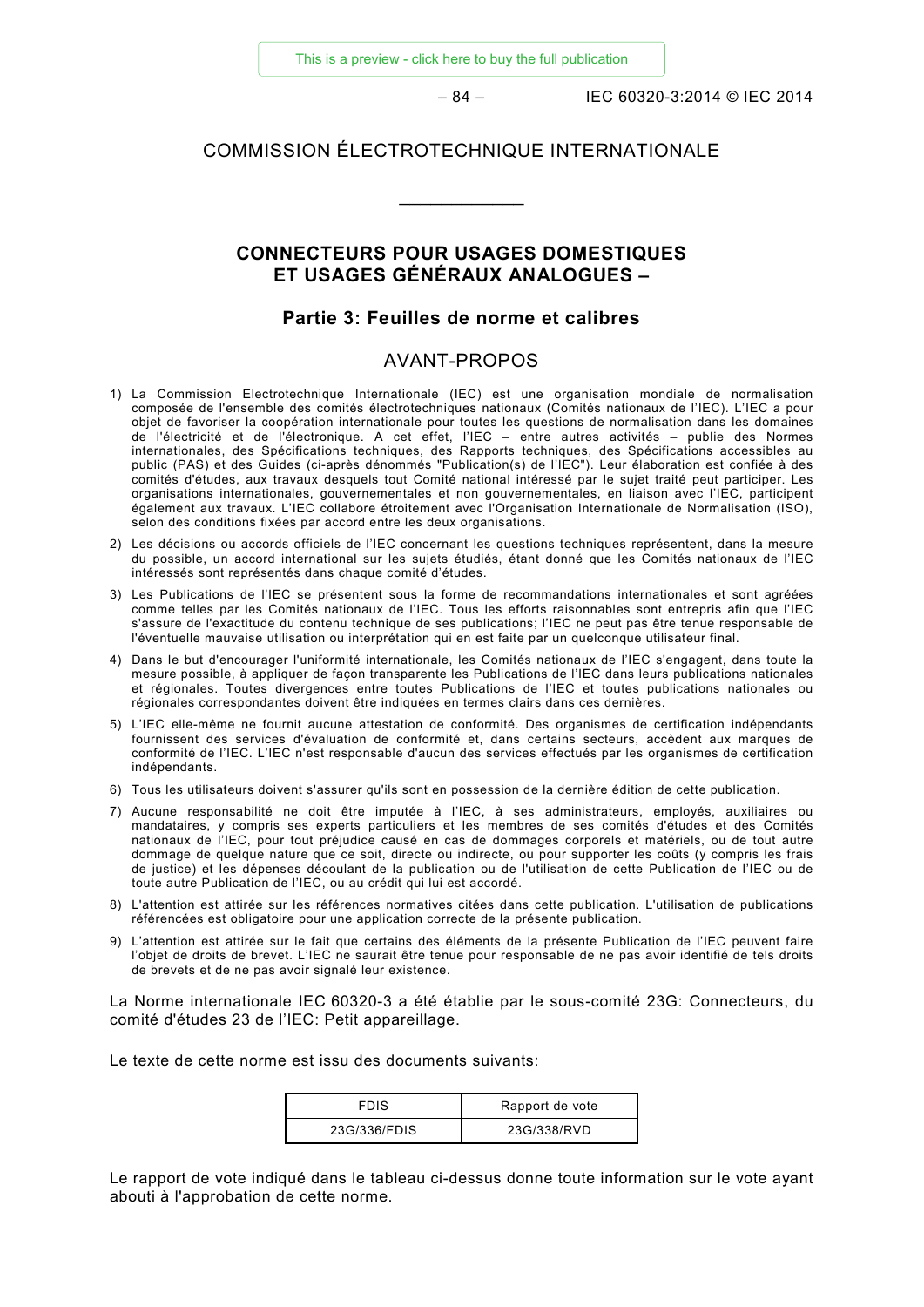IEC 60320-3:2014 © IEC 2014 – 85 –

Cette publication a été rédigée selon les Directives ISO/IEC, Partie 2.

Une liste de toutes les parties de la série IEC 60320, publiées sous le titre général *Connecteurs pour usages domestiques et usages généraux analogues*, peut être consultée sur le site web de l'IEC.

La présente partie est à utiliser conjointement avec l'IEC 60320-1.

Le comité a décidé que le contenu de cette publication ne sera pas modifié avant la date de stabilité indiquée sur le site web de l'IEC sous "http://webstore.iec.ch" dans les données relatives à la publication recherchée. A cette date, la publication sera

- reconduite,
- supprimée,
- remplacée par une édition révisée, ou
- amendée.